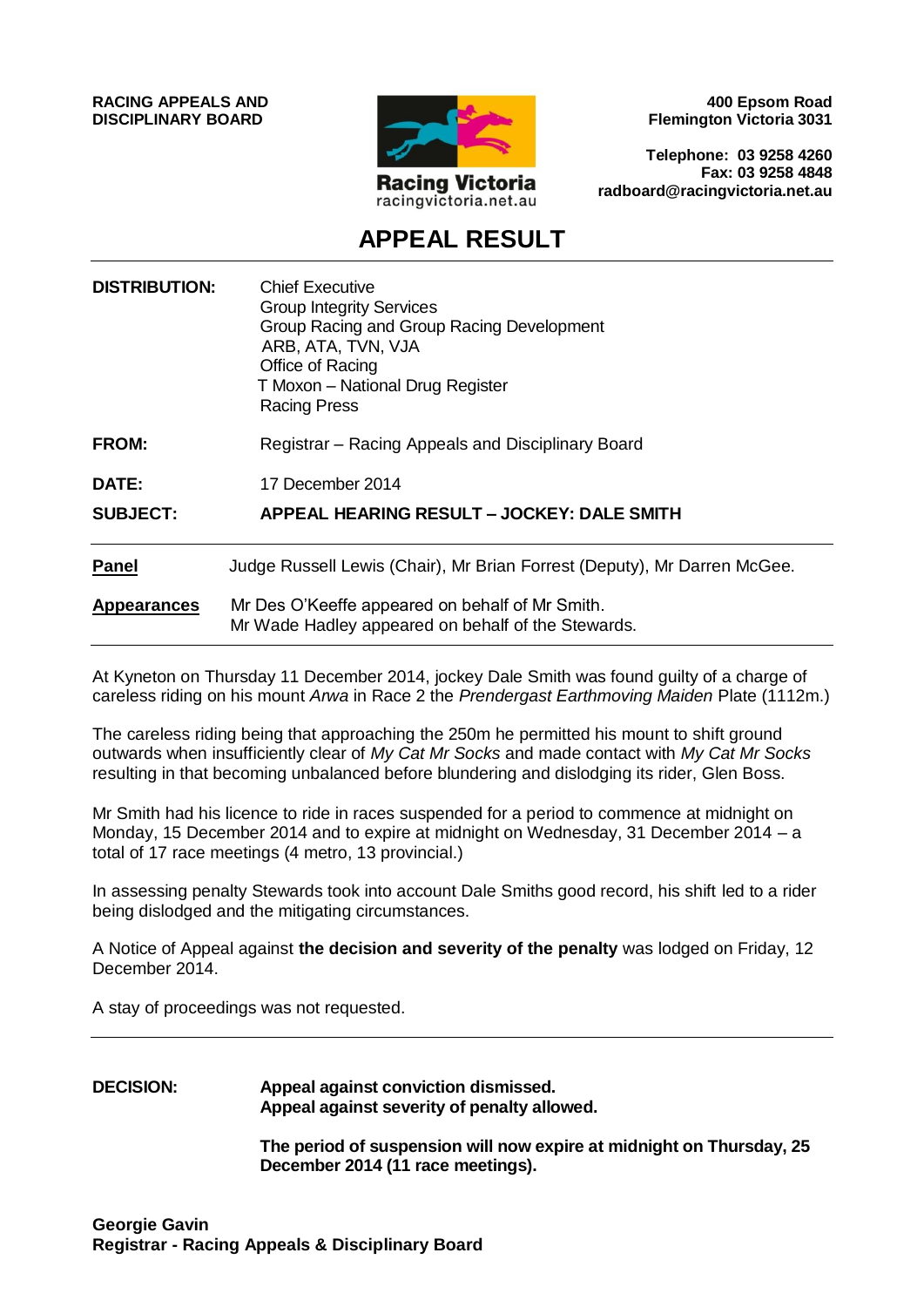# **TRANSCRIPT OF PROCEEDINGS**

## **RACING APPEALS AND DISCIPLINARY BOARD**

 $\mathcal{L}_\text{max}$  , and the contribution of the contribution of the contribution of the contribution of the contribution of the contribution of the contribution of the contribution of the contribution of the contribution of t

**HIS HONOUR JUDGE R.P.L. LEWIS, Chairman MR B. FORREST MR D. McGEE**

**EXTRACT OF PROCEEDINGS**

**DECISION**

# **IN THE MATTER OF THE PRENDERGAST EARTHMOVING MAIDEN PLATE OVER 1112 METRES AT KYNETON ON 11/12/14**

**JOCKEY: DALE SMITH**

### **MELBOURNE**

### **WEDNESDAY, 17 DECEMBER 2014**

MR W. HADLEY appeared on behalf of the RVL Stewards

MR D. O'KEEFFE appeared on behalf of the Appellant